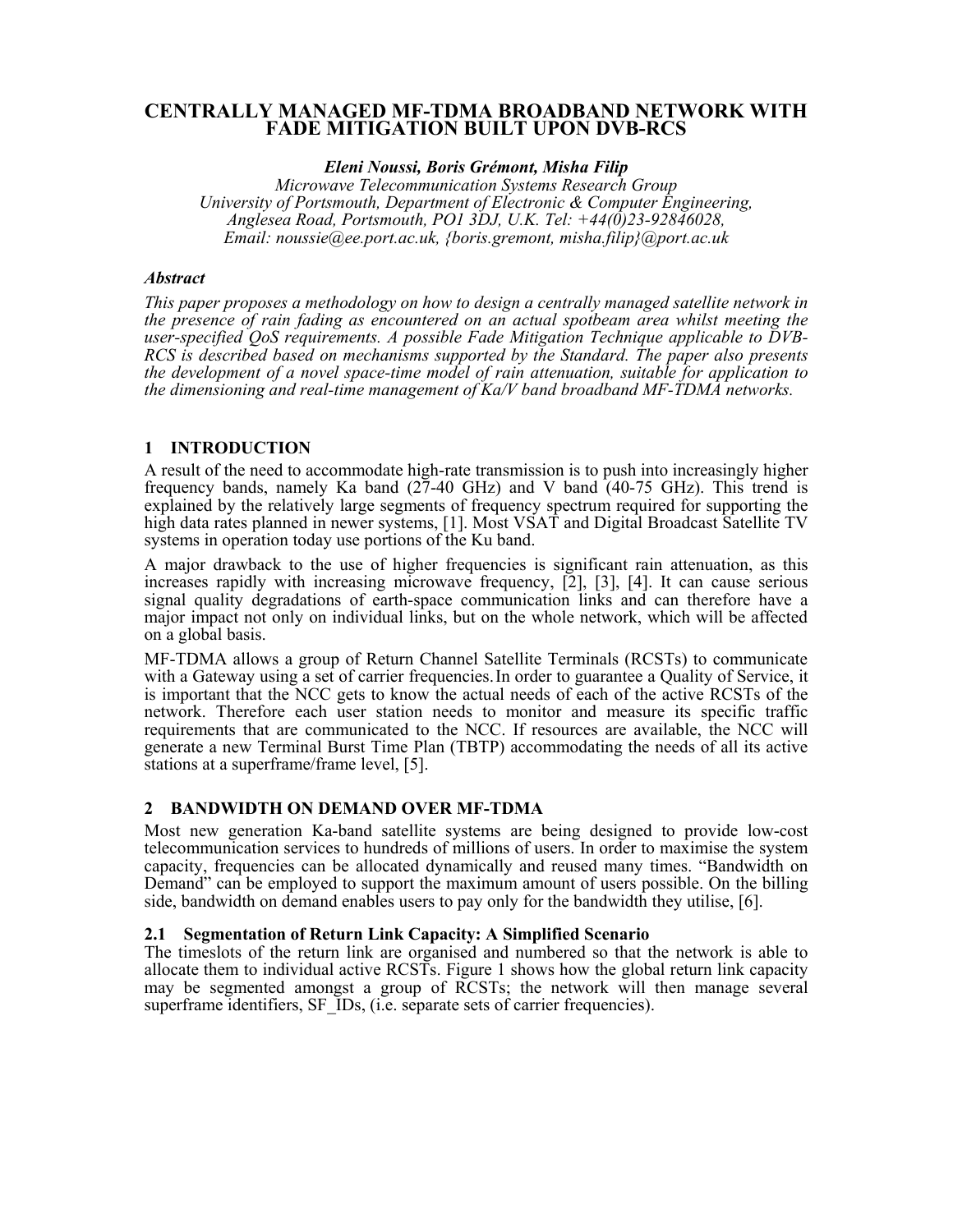

Figure 1. Capacity segmentation and timeslot allocation: an example

For simplicity reasons it is assumed that these frequency sets are fixed, i.e. superframes have a fixed bandwidth (otherwise a change in a superframe's bandwidth would affect the whole arrangement and all RCST groups would then have to be notified and have their superframe bandwidth adjusted appropriately (hence more signalling). For each superframe of a given SF ID, allocation of timeslots is communicated to the RCSTs via the Terminal Burst Time Plan table. An RCST is there on allowed to transmit data bursts in timeslots, which were allocated to it.

As shown in Figure 1, the consecutive superframes of a given SF ID are contiguous in time. Each occurrence of a superframe in time is labelled with a number called "SF\_counter". These two superframes of this particular SF ID 1 are of the same composition and duration, unless a notification that a change should be applied is provided; this can occur at the boundary between two superframes (between two consecutive SF counters of the SF ID), so that the next superframe is of different composition and/or duration. This notification involves the TBTP and the Superframe, Frame and Timeslot Composition Tables (SCT, FCT, TCT).

A superframe is composed of frames, themselves composed of times lots. In a superframe, frames are numbered from 0 (lowest frequency, first in time) to  $N$  (highest frequency, last in time), ordered in time then in frequency,  $(F_n h)$  represents the frame number) and can take the values  $0 \le N \le 31$ . A frame is composed of times lots. It may span over several carrier frequencies. In a frame, timeslots are numbered from 0 (lowest frequency, first in time) to  $M$ (highest frequency, last in time), ordered in time then in frequency. The number of slots in a frame can be in the range  $0 \le M \le 2047$ , [7].

Assuming that the bandwidth and duration of superframes, frames and timeslots is fixed, for an uplink burst rate of 2048 kbps, a typical MF-TDMA frame would last for 26.5 ms. The frame includes 4 carriers of 128 traffic slots each (i.e. 512 slots per frame), with rate granularity of 16 kbps (i.e. the minimum rate that can be achieved over the period of a frame by the allocation of just one times of.

Thanks to the system bandwidth-on-demand capability, a user station can vary the average bit rate according to its traffic needs by being allocated 1, 2, 3, ... up to  $M_c = 128$  slots/frame leading to 16, 32, 48, ... up to  $(M_e \times 16) = (128 \times 16) = 2048$  kbps over a frame duration.

Each terminal may transmit on any single frequency at a given time; it is not allowed to transmit data on more than one carrier at a time, in order to minimise the power output requirement and reduce the hardware complexity of terminals. The RCST will process the TBTP message received from the NCC, to extract the assignment count and timeslot allocations for its next uplink transmissions.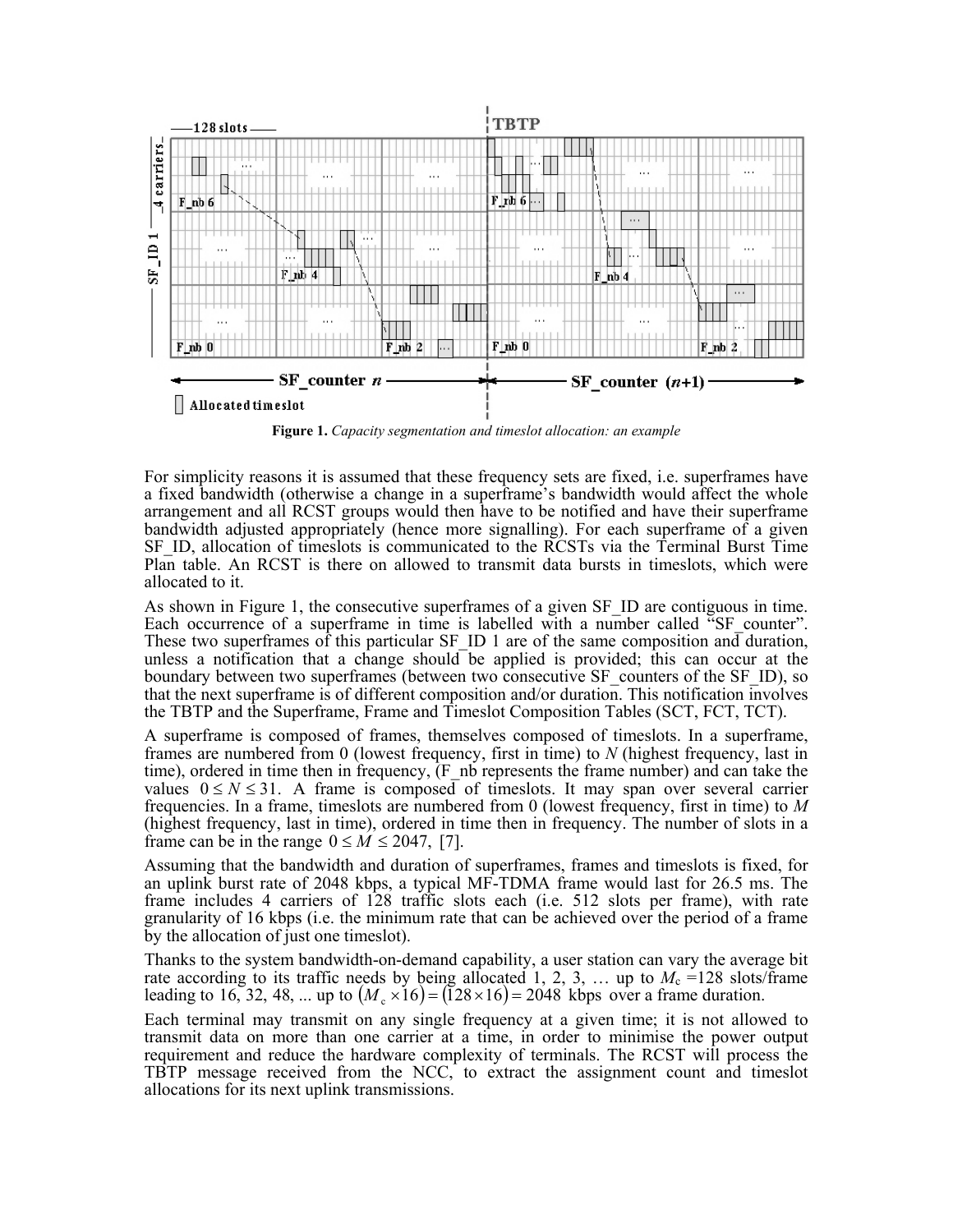### 2.2 Satellite Access Control

The synchronisation burst and the optional prefix attached to ATM traffic bursts contain the Satellite Access Control field composed of signalling information added by the RCSTs for the purpose of requesting capacity for the session. The Request sub-field within the SAC accommodates capacity requests signalled from the terminal in terms of uplink payload slots required (either fixed or variable number of slots in each frame, or even total number of uplink payload slots required to empty its queue). Upon receiving the capacity request messages, the NCC generates a TBTP table and sends it, so that each RCST knows what timeslots have been assigned to it. This mechanism can also be used to drive a fade mitigation technique, i.e. for the purposes of FMT slot reservation when a terminal needs more resources under rain conditions.

# 2.2.1 Mini-slot Out-of-Band Request (OBR)

## (i) Periodic Assignment Based OBR

This mechanism is based on a periodic assignment to logged-on RCSTs of bursts smaller than traffic timeslots. It carries control and management information from the RCSTs to the NCC and is also used for maintaining RCST synchronisation. This mechanism is supported by the SAC Request sub-field used in synchronisation bursts.

## *(ii)* Contention Based OBR

In this case, the mini-slot can be accessed by a group of RCSTs on a contention basis. This mechanism is supported by the Satellite Access Control Request, Group ID and Logon ID sub-fields used in the synchronisation bursts (see Figures 2) and  $3$ ).





TRF burst -



Figure 3. Signalling regarding OBR for capacity through (a) periodically assigned SYNC mini-slot (b) contention based SYNC mini-slot

# 2.2.2 Prefix Method or In-Band Request (IBR)

This method is based on an optional prefix attached to ATM traffic bursts. If used, the prefix carries control and management information from the RCSTs to the NCC. This mechanism is supported by the SAC Request sub-field when appended to ATM traffic bursts (see Figures 2) and 4). Obviously the use of IBR signalling allows for the reduction in the traffic load over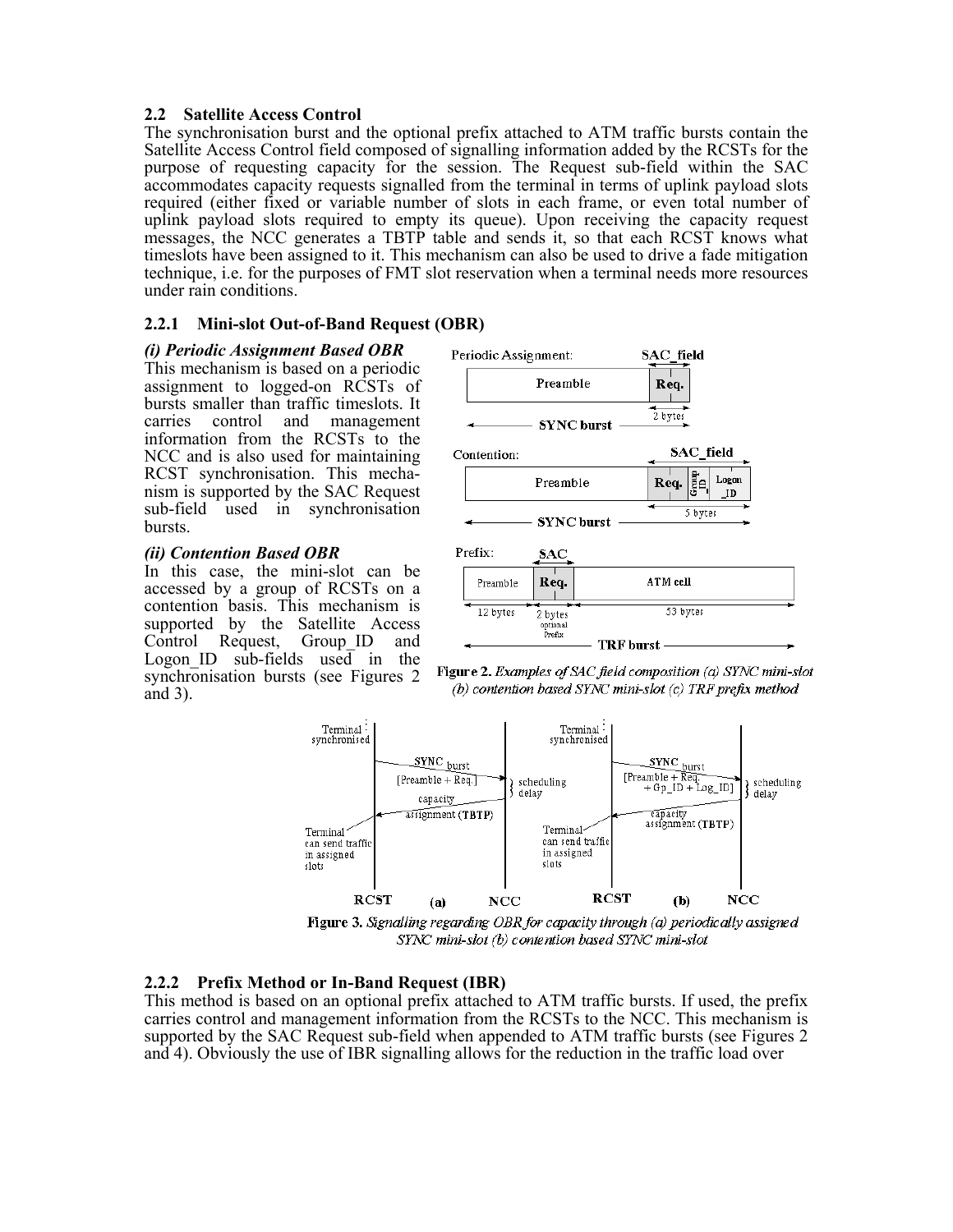the reservation channels, which are normally randomly accessed by terminals to content for bandwidth. IBR has in fact the great advantage of being collision-free. Hence a terminal that has been assigned traffic slot(s) should use IBR (also known as "piggy-backed" requests). In this way, the out-ofband request slots can be shared by terminals that do not have any assigned traffic slot. The waiting time to send a reservation will also be reduced due to the availability of both IBR and OBR slots, [8].



capacity through TRF prefix method

#### **3 BASIS FOR IMPLEMENTATION OF A FADE MITIGATION TECHNIQUE**

#### **Forward Link Signalling (FSL) supporting a Fade Countermeasure**  $3.1$

The TCT defines parameters concerning the coding for error protection; two coding schemes are supported, Turbo and concatenated coding (outer code: Reed-Solomon, inner code Convolutional).

All sections of the SCT, FCT, TCT, and broadcast Terminal Information Message (TIM) will be transmitted at least every 10 s. This implies that the coding parameters (defined in the TCT) can be updated at least every 10 s; this is of great interest, as in the case of rain, changing the coding or symbol rate is actually a fade countermeasure.

The repetition rate can take any value equal to or greater than  $1/(10 \text{ sec})$ , i.e. these tables can be transmitted asynchronously as frequently as required, and this can occur at any time during a superframe; only in the case when the inverse of this rate is equal to the superframe duration, the tables will be transmitted synchronously at the exact beginning of every superframe.

In addition, the TIM will be updated as required to reflect system status changes requiring immediate notification of the RCSTs. For example, the transmission of the TIM table with its RCST status field set to "00000010" (Rain Fade detect bit set to '1') would indicate that the NCC is performing a reconfiguration procedure (e.g. increasing the code rate) to establish rain fade settings. Similarly, a "00000100" (Rain Fade release bit set to '1') would mean that the NCC is restoring settings due to cessation of a rain fade event, [7].

In the context of FMTs, one can foresee two basic scenarios. In the first scenario, each RCST monitors the channel conditions (in terms of rain attenuation). Based on the detected conditions, the RCST issues a set of new QoS requirements that not only cover its actual traffic needs but also its FMT needs. Thus each RCST would "lie" to the NCC and ask for more resources to accommodate its FMT needs. Here the already built-in reservation mechanisms described above (see Figure 2) can be used for the purposes of FMT slot reservation.

A second approach relies on the monitoring of the whole satellite footprint (using for example a weather radar network) so that, at any time, the NCC has an image of the rain conditions over the whole network. The allocation of timeslots is performed by the NCC from the true traffic and QoS requests of all the RCSTs. The FMT allocation is done independently by the NCC that takes into account the measured rain conditions, [5]. Both methods do not require any additional specific signalling. They are therefore efficient in terms of spectrum utilisation.

#### Coding and Burst Length Control (BLC)  $3.2$

Within an adaptive MF-TDMA fade countermeasure scheme a portion of MF-TDMA times of is reserved as a shared resource, which can be distributed to any stations within the network that are subject to rain fading. When a burst within the MF-TDMA frame is subject to fading, it is allocated some extra times lots into which it can expand. Since the user data rate is not changed this expansion results to an increase in average power (or energy/bit) of the signal and so counteracts the effect of the fade, [9].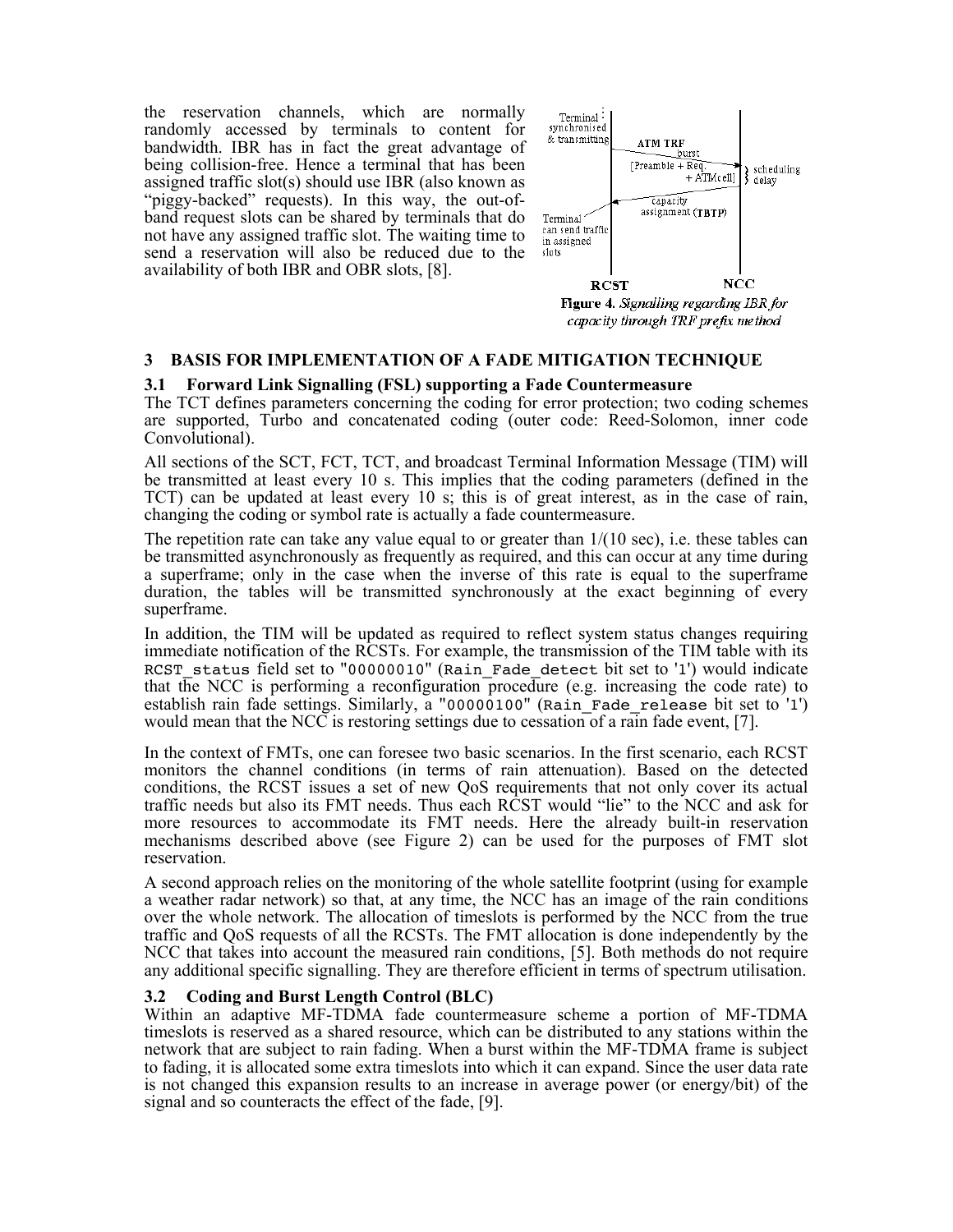If  $G<sub>c</sub>$  is the coding gain obtainable by coding the message, and the burst duration is increased H times (i.e. the station is allocated  $H$  extra FMT timeslots), then the original power margin,  $M<sub>0</sub>$ , of the station is increased to, [10]:

$$
M = M_{\rm o} + G_{\rm H} + G_{\rm C} = M_{\rm o} + 10 \log_{10} H + G_{\rm C}
$$
 (1)

Every time the burst duration is doubled in time, there is an increase in average transmitted power of 3 dB. Figure 6 illustrates an example of employing coding and bit rate reduction to counteract fading. Switching from no coding to 1/2 coding rate provides a 6 dB increase for a BER threshold of  $10^{-8}$  (see Figure 5). In general, if  $N$  is the original number of slots/frame



Figure 6. No. of extra FMT slots due to coding or BLC vs. attenuation protection



)

**Figure 5.** BER vs.  $E_b/N_0$  performance of a Convolutional coding system with BPSK, for various code rates

being transmitted, reducing the code rate from the baseline code rate  $r_1$  -decided by the clearsky link budget and the QoS (BER) objectiveto a new code rate  $r_2$ , results in expanding the<br>transmission over  $(r_1/r_2) \times N$  timeslots. For example, if one slot was originally used and the code rate switched from a baseline clearsky code rate  $r_1 = 7/8$  to a lower rate  $r_2 = 1/2$  to combat fading,

then the total number of slots required would be  $(7/8)/(1/2) \times 1 = 1.75 \approx 2$  slots, i.e. one extra timeslot to fit the coded bits. For a BER objective of  $10^{-8}$  (see Figure 5) this would translate to an extra 2 dB protection against fading. If, on top of this, bit rate reduction (or burst length control) was employed, an additional 3 dB protection (total of 5 dB) would be provided by transmitting the information bits at a speed that is twice as slow, *i.e.* over twice as many slots:  $(r_1/r_2) \times N \times 2 = 3.5 \approx 4$  slots, i.e. 3 extra times lots in total.

#### 3.3 Linking BER to QoS Performance Parameters

It should be noted, however, that, for new Ka-band systems, the  $C/N_0$  loss due to attenuation does not correspond directly to the degradation of the QoS offered to the end-user, because of a complexity in system architectures and a large variety of multimedia applications. To achieve a good assessment of this QoS information, the parameters derived by propagation models are not sufficient and estimating the distributions of more oriented QoS parameters is required. These parameters (Cell Loss Ratio and other ATM performance parameters) can be directly derived from the physical layer main parameter BER, [11]. The equations for the conversion from the BER into the ITU-T Rec. I.356 parameters, [12], depend on the error pattern model (random or burst errors) and rely on the principle of the Header Error Control mechanism implemented in ATM systems.

#### Dimensioning and Management of the FMT Resource at a Network Level  $3.4^{\circ}$

In the event of rain in some portion of the footprint (see Figure 7), the drop in QoS on individual links will require the allocation of spare timeslots to counteract for rain attenuation.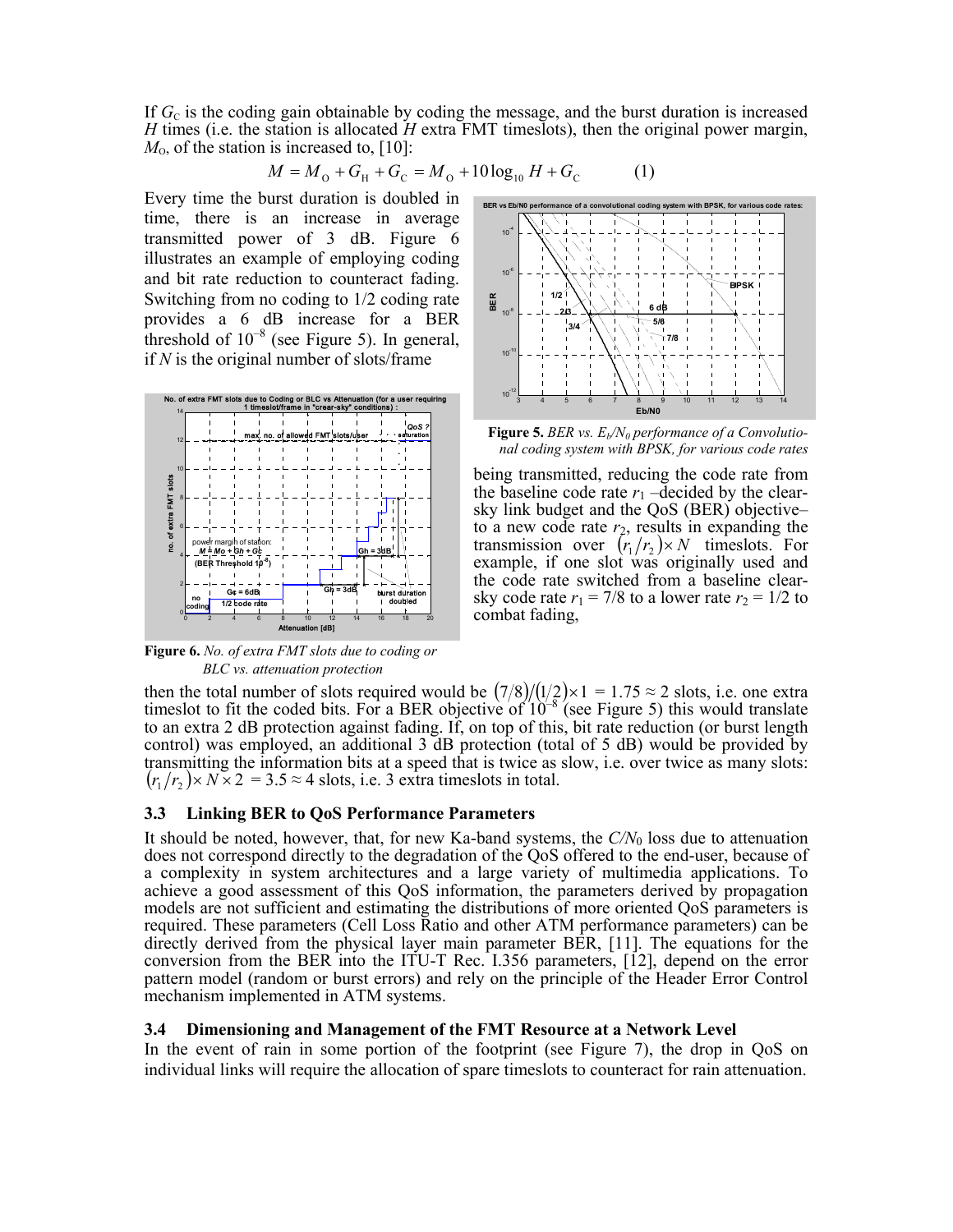Assuming a population of N users, the NCC must be able to learn quickly about the links affected, so that allocation of communication and FMT slots can be achieved. As explained above, service communication can be achieved through OBR and IBR requests.

A major issue is that the MF-TDMA should be able to support the active users. This implies that if the number of FMT spare slots is limited, there will be a finite blocking probability of

not meeting QoS parameters originally<br>agreed. Alternatively, the requests may be queued, in which case, the limited capacity in the presence of rain will result in longer delays or a re-negotiation of QoS between RCST and NCC could be performed depending on the service agreement.

Figure 7 shows an example of rain cells over areas with active and non-active users inside the coverage area of a satellite. It becomes apparent that the total number of required FMT slots depends on: (i) users' density and location (the greater the concentration of users) the greater the number of required FMT slots); (ii) space and time characteristics of rain (for rain over large areas, more FMT slots are required); (iii) magnitude of the rain attenuation; (iv) actual traffic characteristics of the user stations; (v) QoS parameters.



Figure 7. Example of rain cells over areas with active and non-active users inside the footprint of a satellite

Furthermore, depending on the hour of the day or the month, the rain conditions may be quite severe resulting in a much more extensive use of FMT slots. This would get even worse if worst fades occur at times when user traffic is high.

We therefore conclude that the design of MF-TDMA networks with burst-length control requires a detailed study of the impact of rain attenuation on the satellite footprint. Long-term analysis will allow investigating the share between traffic and FMT slots whilst short-term analysis will permit to study the resource allocation algorithms that the NCC needs to run for a rapidly converging and fair management of the MF-TDMA channel.

#### 4 SPACE-TIME MODEL OF RAIN ATTENUATION

The performance of FMT resource allocation algorithms described in the previous section needs to be evaluated in a network simulator. Such a simulator would need a fine scale simulation of the rain attenuation conditions encountered on a satellite footprint. Recent propagation activity has focused on the space-time modelling of rain fields.

A rain attenuation field can be simulated in space and time using a mixture of time and frequency domain signal processing. Such rainfield model can be used to simulate the variations of CNR over the whole footprint. It can consider seasonal/diurnal variations of rain for realistic worst-month and time-of-the-day dependent rain conditions.

The proposed model simulates rain attenuation on a  $(x_1, x_2)$  grid representing the  $N^2$  locations of interest for the network simulation. It is assumed that it rains on average only a fraction  $f(x_1, x_2)$  of the time at any location. When it rains, the attenuation is log-normally distributed with two location dependent parameters  $m(x_1, x_2)$  and  $\sigma(x_1, x_2)$ , which can be easily determined from the ITU-R rain model. These parameters can also encompass diurnal, monthly or seasonal variations, if they are fitted to CCDFs of diurnal, monthly or seasonal rain attenuation. The attenuation field can be synthesised using the non-linear transformation:

$$
A(x_1, x_2) = \begin{cases} 0, & \text{if } g(x_1, x_2) < g_0 \\ \exp(m(x_1, x_2) + \sigma(x_1, x_2) \otimes g(x_1, x_2)), & \text{otherwise} \end{cases} \tag{2}
$$

Here  $g(x_1, x_2)$  is a 2D Gaussian field with unit variance and zero mean.<br>Whenever  $g(x_1, x_2) \ge g_0 = Q^{-1}(f)$ , it is raining. Thus  $g(x_1, x_2)$  can be transformed to a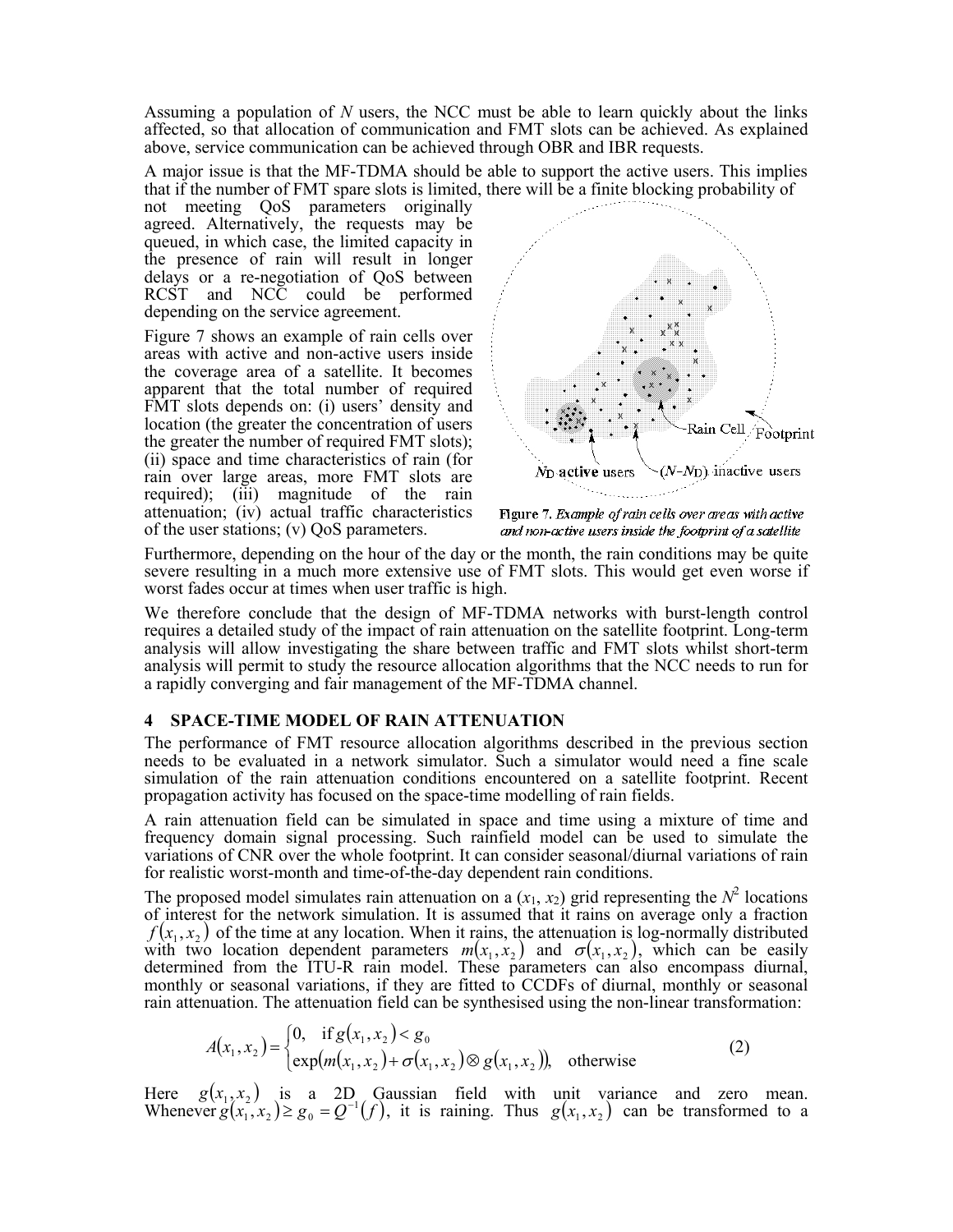lognormal variable using an exponential (array) transformation. This can be achieved by generating a complex field,  $a(k_1, k_2)$ , and then taking the inverse Fourier transform:

$$
g(x, y) = \sum_{k_1=0}^{N} \sum_{k_2=0}^{N} a(k_1, k_2) \exp\left(\frac{i2\pi}{N}(k_1x + k_2y)\right) = IFT2\{a(k_1, k_2)\}\tag{3}
$$

To get a good field  $g(x_1, x_2)$ , we need to consider the spatial cross-correlation function  $c_g(d)$ of rain where  $d = |\vec{x} - \vec{y}|$  is the distance between two geographical points  $\vec{x} = (x_1, x_2)$  and  $\vec{y} = (y_1, y_2)$  of interest. Whilst for short distances the form  $c_g(d) = \exp(-d/5 \text{ km})$  is a reasonable model for modelling site diversity in UK, [13], [14], a correlation function considering meso- or synoptic ranges for Italy takes the double exponential form:  $c_g(d) = 0.94 \exp(-d/30 \text{ km}) + 0.06 \exp^2(-d/100 \text{ km})$ . An alternative approach is to analyse radar data and produce the spectrum of the log of rainfall rate, which is the Fourier transform of the cross-correlation function. Once a suitable correlation function has been chosen, we can calculate its Fourier transform:

$$
C_g(k_1, k_2) = \sum_{x_1=0}^{N} \sum_{x_2=0}^{N} c_g(x_1, x_2) \exp\left(-\frac{i2\pi}{N}(k_1 x_1 + k_2 x_2)\right) = FT2\left\{c_g(x_1, x_2)\right\}
$$
 (4)

The complex random field can be obtained by filtering complex 2D noise (zero mean, unit variance)  $n(k_1, k_2)$ , which in the Fourier domain is a simple multiplication:



 $a(k_1, k_2) = C_e(k_1, k_2) \otimes n(k_1, k_2)$  $(5)$ 

The model  $(2)$  to  $(5)$  only generates a single (original) map of the rainfield. A typical output is shown in Figure 8.

It is also important to add two realistic features to simulate time-dependent effects. For this the original rainfield is modified within a "for loop" simulating the passage of time. The first modification is the advection of the rainfall attenuation field. Assuming a velocity  $\vec{V} = [V_1 \ V_2]$  m/s in the  $(x_1, x_2)$ plane, the translated rainfield a short time  $t$ later is obtained using:

Figure 8. Typical output of the rainfield simulator

$$
g(x_1 - V_1 t, x_2 - V_2 t) = IFT2\{a(k_1, k_2) \otimes \exp[-it(k_1 V_1 + k_2 V_2)]\}
$$
(6)

The second modification takes into consideration the fact that rain effects have random temporal variations related to the natural birth and decay of rain cells over the field. It is well accepted that rain attenuation shows first order spectrum characteristics. One simple way of implementing this is to make  $g(x_1, x_2)$  an auto-regressive temporal process that can be synthesised using the following difference equation:

$$
a_{\text{new}}(k_1, k_2) = \exp(-\beta t) \otimes a_{\text{old}}(k_1, k_2) + \sqrt{1 - \exp(-\beta t)^2} \otimes n_2(k_1, k_2)
$$
 (7)

where  $n_2(k_1, k_2)$  is complex noise with zero mean and unit variance (uncorrelated with the one in equation (5)). The constant  $\beta$  [1/s] defines the temporal characteristics of rain attenuation and has been estimated from experimental data in [5], [13], [14].